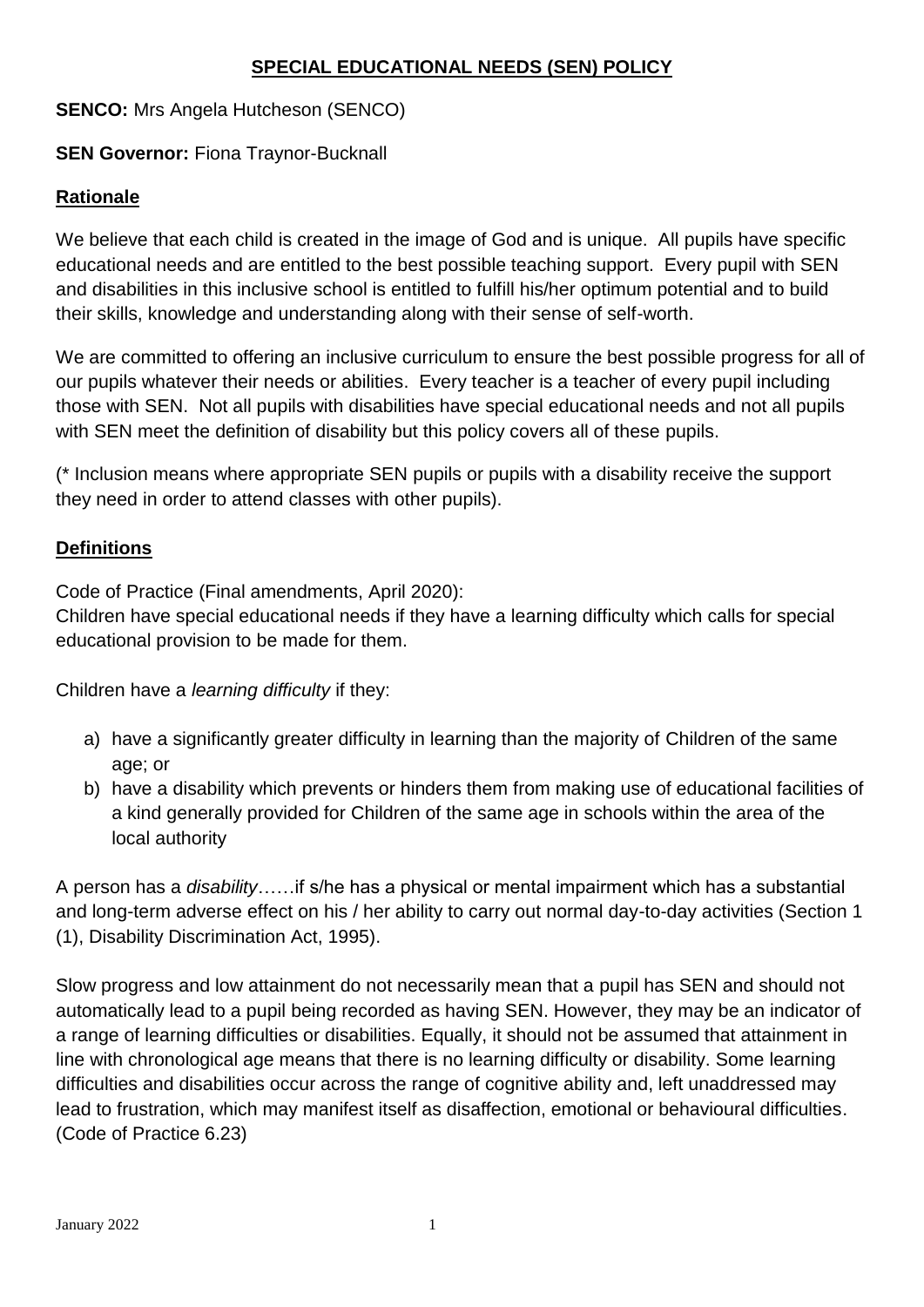Identifying and assessing SEN for pupils whose first language is not English requires particular care. Schools should look carefully at all aspects of a pupil's performance in different areas of learning and development or subjects to establish whether lack of progress is due to limitations in their command of English or if it arises from SEN or a disability. (Code of Practice 6.24)

Persistent disruptive or withdrawn behaviours do not necessarily mean that a pupil or young person has SEN. Where there are concerns, there should be an assessment to determine whether there are any causal factors such as undiagnosed learning difficulties, difficulties with communication or mental health issues. If it is thought housing, family or other domestic circumstances may be contributing to the presenting behaviour a multi-agency approach may be appropriate. (Code of Practice 6.21)

Professionals should also be alert to other events that can lead to learning difficulties or wider mental health difficulties, such as bullying or bereavement. Such events will not always lead to a pupil having SEN but it can have an impact on well-being and sometimes this can be severe. Schools should ensure they make appropriate provision for a pupil's short-term needs in order to prevent problems escalating. Where there are long-lasting difficulties schools should consider whether the pupil might have SEN (code of Practice 6.22).

At CNS we recognise that pupils with behavioural or emotional difficulties need extra support. Where the provision we make for them is additional to or different from that made for the majority of learners they may also be said to have special educational needs.

#### **Compliance**

This policy complies with the statutory requirement laid out in the SEND Code of Practice 0 – 25 (Jan 2015) and has been written with reference to the following guidance and documents:

- Children and Families Act 2014
- Equality Act 2010: advice for schools DfE Feb 2013
- Education Act 1996
- Statutory Guidance on Supporting pupils at school with medical conditions April 2014
- SEND Code of Practice 0 25 (June 2014)
- Schools SEN Information Report Regulations (2014)

This policy should be read in conjunction with the following:

- Equal opportunities policy
- Administration of medication policy
- School visits & journeys policy
- Teaching and Learning Policy
- Safeguarding Policy
- Looked After Children Policy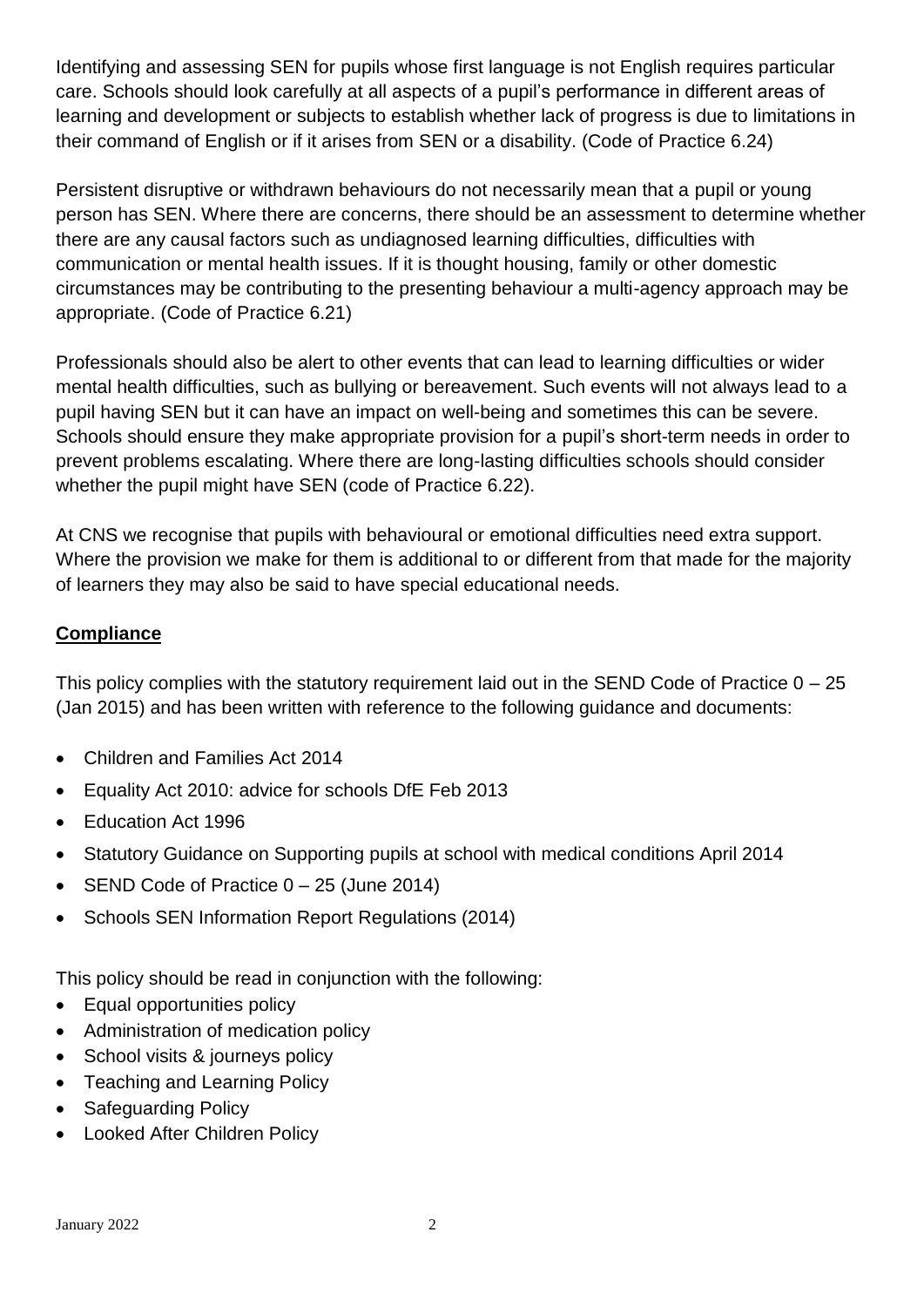# **School Admissions and Inclusion**

The Governing Body applies the LA admissions criteria which do not discriminate against pupils with special education needs or disabilities, and its admissions policy has due regard for the guidance in the Codes of Practice which accompany the SEND and Disability Act 2001. Parents or Carers seeking the admission of a pupil with mobility difficulties are advised to approach the school well in advance so that consultations can take place.

# **Aims and Objectives**

- **1. To create a learning environment where the uniqueness of each individual's talent is recognised, nurtured, and developed so that he/she can make the most of their potential, enhance their self-esteem and be valued members of the community**
	- 1.1To ensure all staff within the School are aware of their roles and responsibilities in relation to pupils with SEN and / or Disabilities and are accountable for the SEN pupils in their classes
- **2. To identify pupils with special educational needs and disabilities and ensure that their needs are met**
	- 2.1To identify, assess and make the best possible provision for pupils with SEN
	- 2.2To complete annual reviews of Education and Health Care Plans / Statements of SEN
	- 2.3To maintain a register of Special Educational Needs and Disabilities.
	- 2.4To provide relevant and up to date information on pupils with Special Educational Needs and Disabilities to inform teachers planning
	- 2.5To provide suitable and up to date training for staff
- **3. To develop a curriculum which will facilitate an inclusive approach to the education of SEN pupils and ensure that pupils with special educational needs and disabilities join in with all the activities of the school**
	- 3.1To provide special facilities and access where reasonable and practicable
	- 3.2 To offer appropriate curriculum pathways for students with SEN where reasonable and practicable
- **4. To ensure parents / carers are informed of their pupil's special needs and that there is effective communication between parents / carers and school and to promote effective partnership and involve outside agencies when appropriate**
	- 4.1To provide information, advice and guidance for parents / carers
	- 4.2To work with external support agencies
	- 4.3To liaise with our partner Primary Schools
	- 4.4 To liaise with post-16 providers
	- 4.5 To publish the School's SEN Information Report (School Local Offer) on the School's website
- **5. To deploy and monitor SEN resources across the school in order to respond to the needs of our pupils**

January 2022 3 5.1To provide suitable resources where reasonable and practicable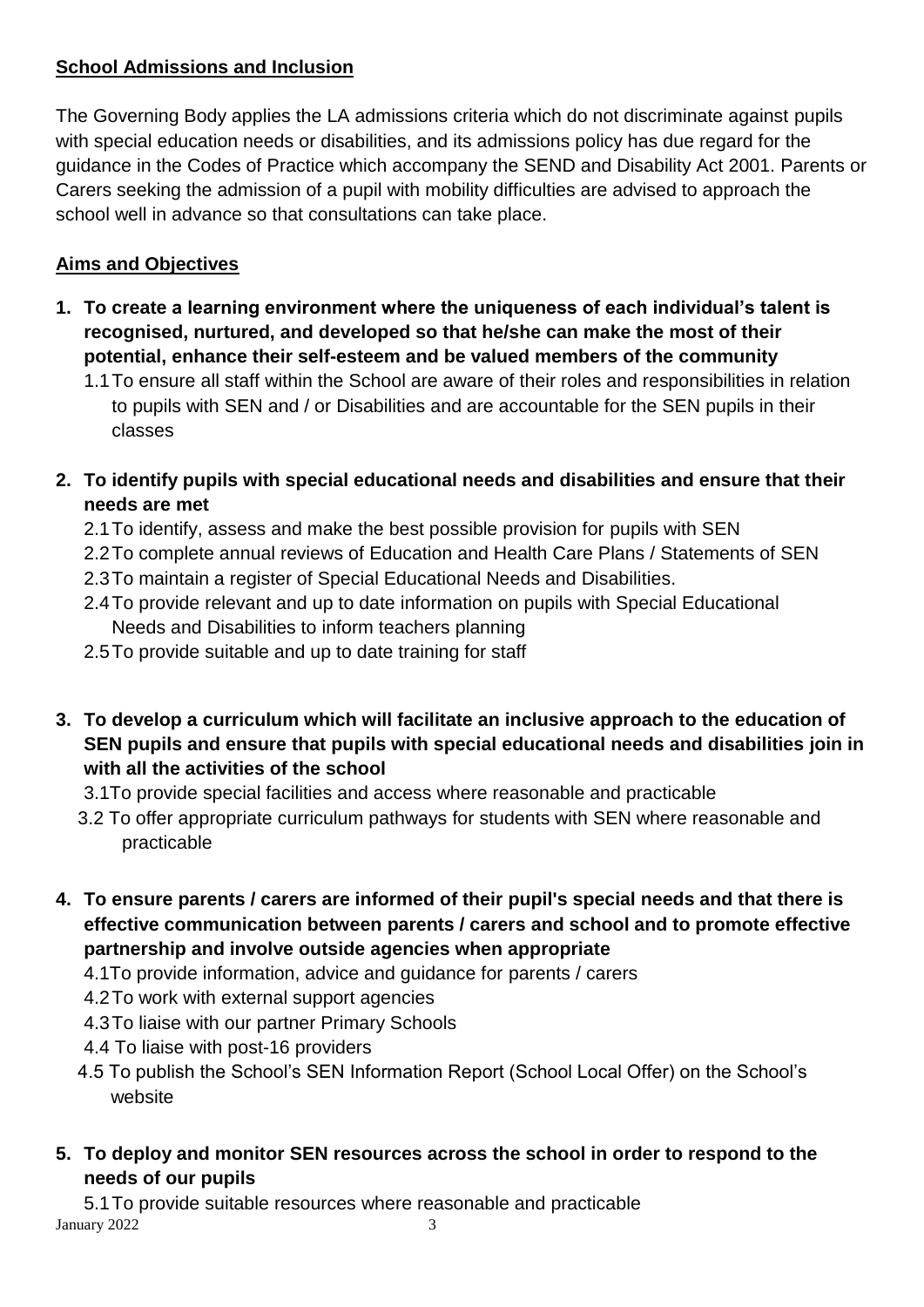- **6. To monitor all pupils with SEN and disabilities to ensure that all learners make the best possible progress**
	- 6.1To strive for the best possible outcomes for all pupils
	- 6.2To set challenging targets that reflect the individual's SEN
	- 6.3 To monitor progress in line with the whole school's assessment policy
	- 6.4To provide regular feedback to the Governing Body on the progress of pupils with SEN and other vulnerable groups
- **7. To ensure that learners express their views and are fully involved in decisions which affect their education** 
	- 7.1 To provide personalised targets and support through key workers and parent meetings.

All School staff embrace and supports these fundamental principles. The success of the school's SEN policy and performance will be judged against the aims set out above.

The school welcomes the opportunity to resolve all concerns through discussion of the issues at the widest level. Should parents / carers be concerned about any aspect of their child's Special Educational Need they should contact the class teacher in the first instance, or the SENCO if the problem persists, then the Headteacher. The formal complaints procedure is to put any complaint in writing to the Governing Body.

The policy will be reviewed bi-annually.

|                                                                                                                                                            | <b>Equality Monitoring</b>                                                                  |                                                                                                                                                                     |
|------------------------------------------------------------------------------------------------------------------------------------------------------------|---------------------------------------------------------------------------------------------|---------------------------------------------------------------------------------------------------------------------------------------------------------------------|
|                                                                                                                                                            | characteristics (RPC) *?<br>Yes                                                             | 1. Does this policy have any implications for people of relevant protected                                                                                          |
|                                                                                                                                                            | their education                                                                             | 2. If 'yes', will it advantage or disadvantage any particular group?<br>No- this policy will ensure all pupils with RPC will receive the same opportunities in      |
|                                                                                                                                                            | <b>RPC and those without?</b><br>gender, ethnicity and race to achieve their full potential | 3. How will this policy if relevant, promote good relations between people of<br>This policy will promote good relations as it encourages all pupils, regardless of |
|                                                                                                                                                            |                                                                                             |                                                                                                                                                                     |
| *Age, disability, gender re-assignment, marriage and civil partnerships, pregnancy and<br>maternity, race, religion or belief, sex and sexual orientation. |                                                                                             |                                                                                                                                                                     |

.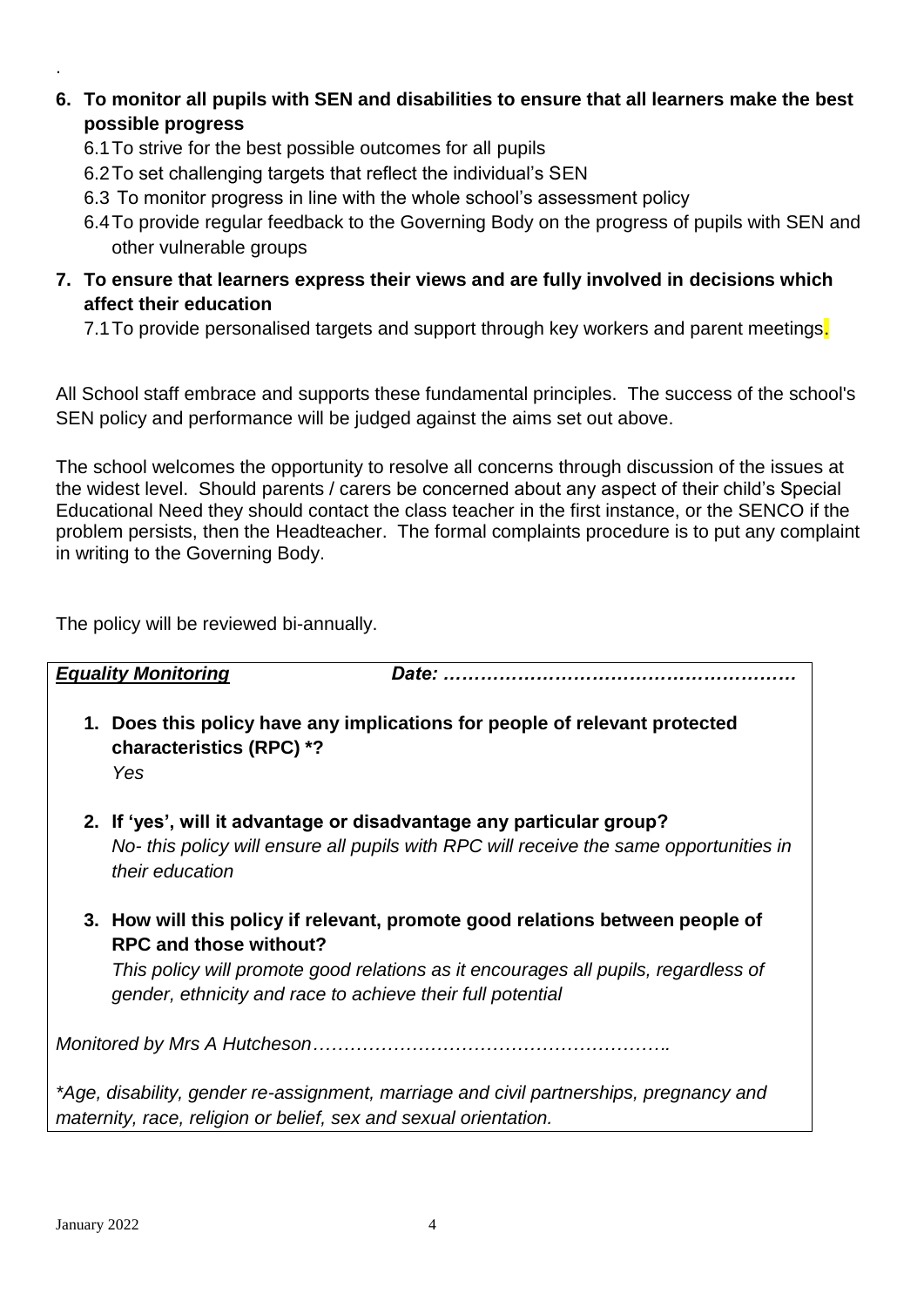# **Success Criteria:**

o The achievement and progress of pupils with SEN and Disabilities should be at least in line with national benchmarks, and frequently significantly above National Performance Standards, as demonstrated in annual 4matrix analysis.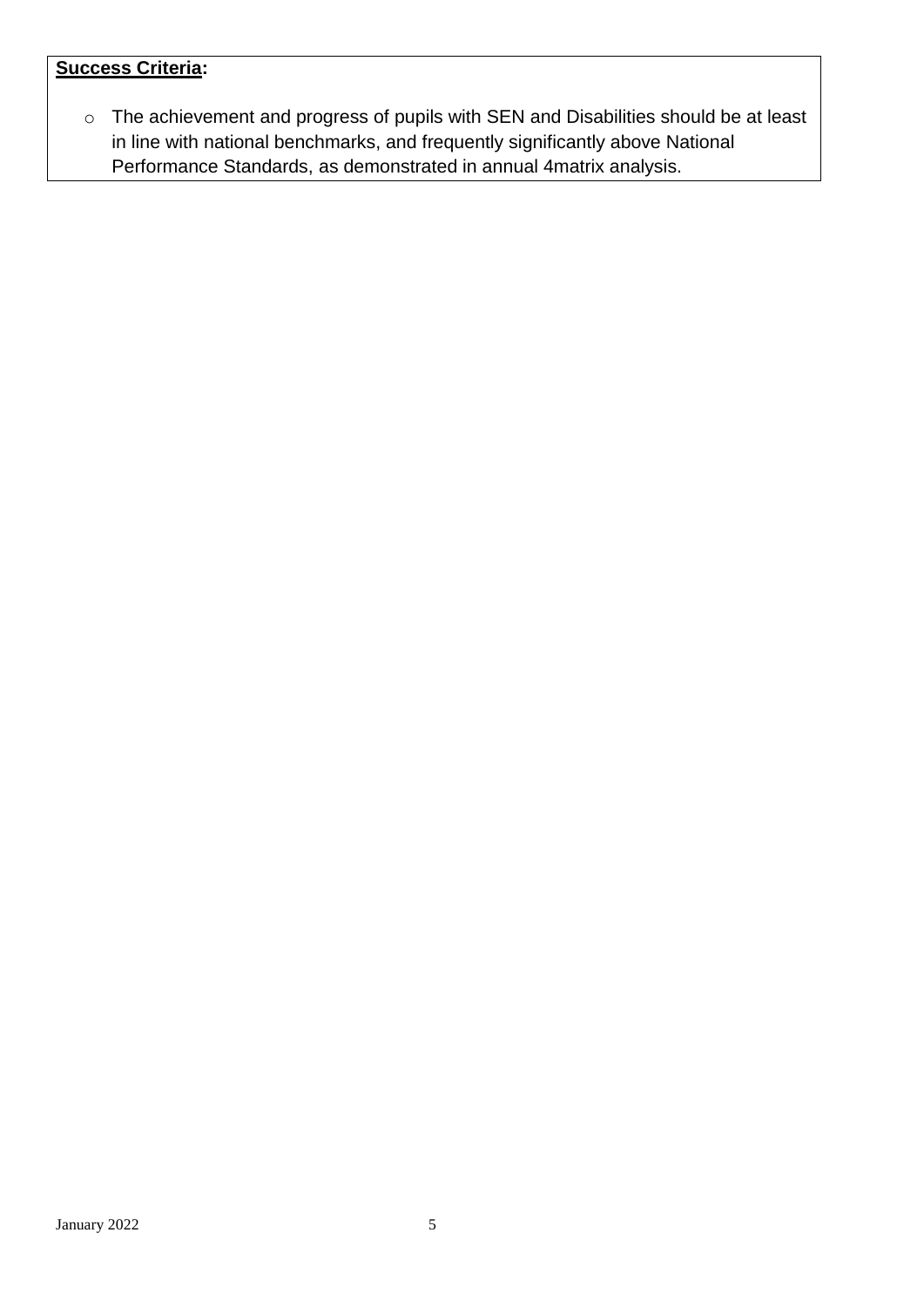## **Procedures to be carried out in connection with the Special Educational Needs**

# **(SEN) Policy**

## **1. Roles and responsibilities in relation to pupils with SEN and / or Disabilities**

Every school is required to identify and address the SEN of the pupils that they support.

#### Schools **must**:

- $\circ$  use their best endeavours to make sure that a pupil with SEN gets the support they need this means doing everything they can to meet Pupil's SEN
- o ensure that pupils with SEN engage in the activities of the school alongside pupils who do not have SEN
- o designate a teacher to be responsible for co-ordinating SEN provision the SEN coordinator, or SENCO.
- $\circ$  inform parents / carers when they are making special educational provision for a pupil
- o prepare a SEN information report and their arrangements for the admission of disabled pupils, the steps being taken to prevent disabled pupils from being treated less favourably than others, the facilities provided to enable access to the school for disabled pupils and their accessibility plan showing how they plan to improve access progressively over time
- o There should be a member of the governing body or a sub-committee with specific oversight of the school's arrangements for SEN and disability.
- o School leaders should regularly review how expertise and resources used to address SEN can be used to build the quality of whole-school provision as part of their approach to school improvement.

# The Headteacher and the Governing Body

The Headteacher and Governing Body have overall responsibility for:

- o ensuring funds are allocated to meet the needs of pupils with special educational needs and disabilities
- o the learning and monitoring throughout the school
- o ensuring that statutory duties to pupils with SEN are fulfilled
- o the SEN policy and its review, according to the timetable set out in the School's Improvement Plan

The Governing Body has a named Governor who oversees the provision made for Special Educational Needs and Disabilities throughout the school.

# **The SEN Governor is Fiona Traynor-Bucknall**

#### The class teacher

Teachers are responsible and accountable for the progress and development of the pupils in their class, including where pupils access support from teaching assistants or specialist staff. High quality teaching, differentiated for individual pupils, is the first step in responding to pupils who have or may have SEN.

The key responsibilities of the class teacher are:

o The initial identification of or concern about a pupil's learning needs through observation and on-going assessment.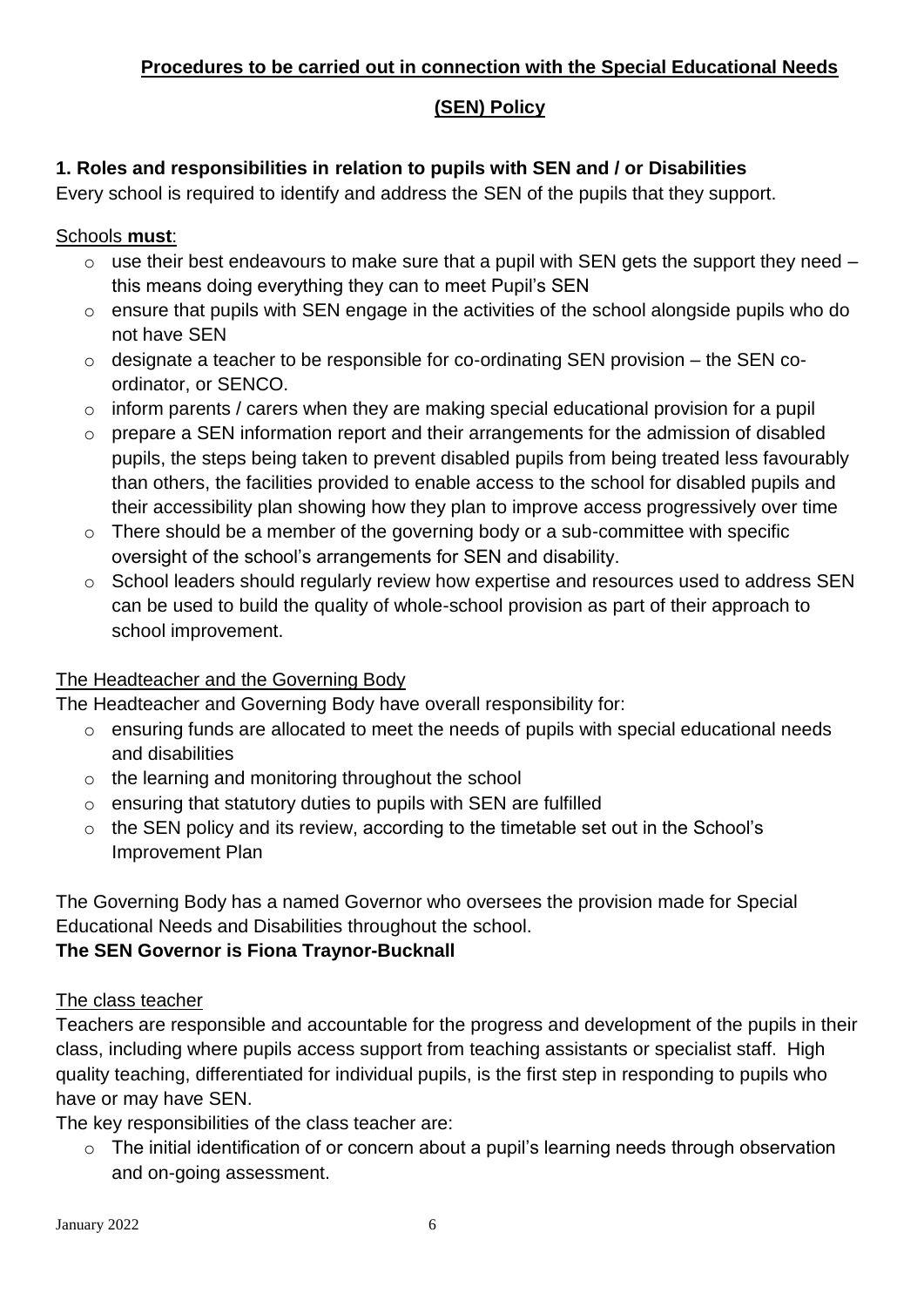- o Consult the SENCO in order that an effective support programme can be devised for the pupil, which will be in addition to an already differentiated curriculum.
- o Maintaining records of support and intervention for pupils identified as having special educational needs.
- o Organise the timetable, class grouping and available resources so that the pupil receives all possible support to reach their targets. Liaise with the SENCO in respect of further provision.
- o Maintain on-going liaison with the SENCO, pupil and parents / carers regarding progress
- o Check and record SEN information regularly and accurately and transfer this information into their own registers and lesson plans.

# The SENCO

The key responsibilities of the SENCO include:

- o overseeing the day-to-day operation of the school's SEN policy
- o co-ordinating provision for pupils with SEN
- o liaising with the relevant Designated Teacher where a looked after pupil has SEN
- o advising on the graduated approach to providing SEN support
- o support and advise colleagues and contribute to the professional development of all staff
- o advising on the deployment of the school's delegated budget and other resources to meet pupils' needs effectively
- $\circ$  liaising with parents / carers of pupils with SEN
- o liaising with early years providers, other schools, educational psychologists, health and social care professionals, and independent or voluntary bodies
- $\circ$  being a key point of contact with external agencies, especially the local authority and its support services
- o liaising with potential next providers of education to ensure a pupil and their parents / carers are informed about options and a smooth transition is planned
- o working with the Headteacher and school governors to ensure that the school meets its responsibilities under the Equality Act (2010) with regard to reasonable adjustments and access arrangements
- o ensuring that the school keeps the records of all pupils with SEN up to date
- o monitor and evaluate the special educational needs provision and report to the governing body through the link governor

# **The SENCO is Mrs Angela Hutcheson**

# **2. How we identify, assess and make the best possible provision for pupils with SEN**

The school is committed to early identification of special educational need and adopts a graduated response to meeting special educational need in line with the Code of Practice 2015 (Assess, Plan, Do, Review).

We recognise that pupils with Special Educational Needs or Disabilities may be identified by parents / carers, teachers, support staff, outside agencies or any person involved with the pupil. The flow diagram in Appendix 2 summarises the process and procedures for the identification and assessment of pupils with SEN in mainstream schools as set out in the Code of Practice 2015.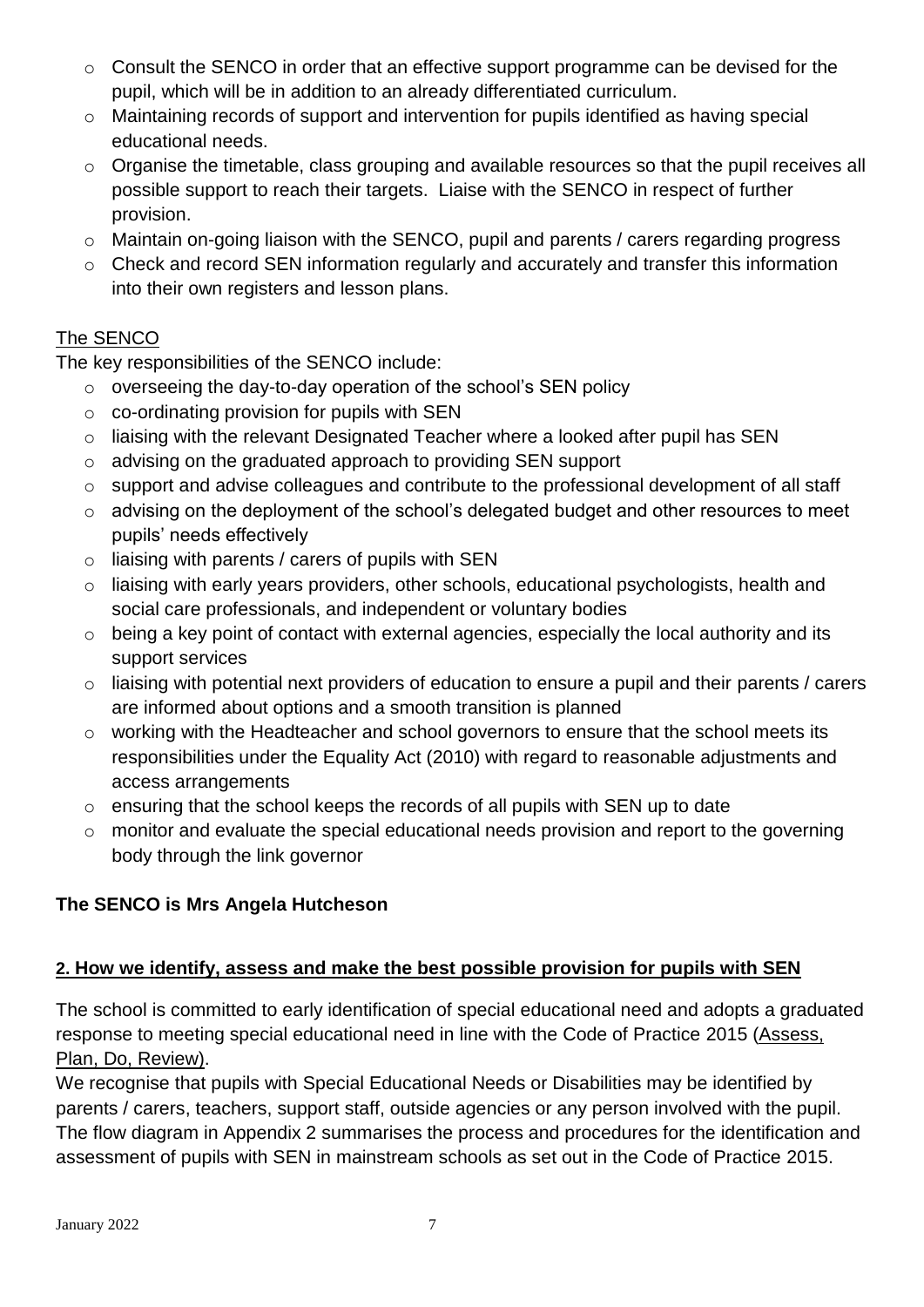All class teachers are teachers of pupil with Special Educational Needs (SEN) and are responsible through first quality teaching for meeting their needs with the advice and support of the school's SENCO, learning support staff and external professionals.

A pupil has SEN where their learning difficulty or disability calls for special educational provision different from or additional to that normally available to pupils of the same age. Making high quality teaching available to the whole class is likely to mean that fewer pupils will require such support.

Initially, pupils are added to the School's SEN register when they join the School, if they were on their previous School's SEN register. All pupils' KS2 SATS results are also analysed for evidence of additional needs, as are the results of diagnostic assessments undertaken early in Year 7 (such as CATs - Cognitive Ability Tests).

A range of evidence is collected through the school assessment and monitoring arrangements. Progress is carefully monitored through regular assessments and this helps to identify pupils making less than expected progress given their age and individual circumstances. This can be characterised by progress which:

- $\circ$  is significantly slower than that of their peers starting from the same baseline
- $\circ$  fails to match or better the pupil's previous rate of progress
- $\circ$  fails to close the attainment gap between the pupil and their peers
- o widens the attainment gap.

If a learner is not making expected progress, the class teacher should provide extra support targeted at their areas of weakness.

If a pupil may fail to make *adequate* progress despite high-quality teaching, targeted at their areas of weakness, the class teacher will refer the pupil to the SENCO. The SENCO and teacher will decide on a course of action. This may be an additional strategy to be implemented in the classroom, or identify appropriate interventions to secure better progress.

At this stage, the pupil will be added to the School's SEN register using code `K` (SEN Support). In line with the SEN Code of Practice 2015, when reviewing and managing special education provision there are four broad areas of need: Communication and interaction, Cognition and learning, Social, emotional and mental health difficulties and Sensory and/or physical needs. The pupil's area(s) of need will be identified on the SEN register.

Where a pupil continues to make less than expected progress, despite support and interventions that are matched to the pupil's area of need, the school will involve external specialists to offer advice and further support. Parents / carers are always involved in any decision to involve external support.

Where the SENCO offers interventions that are different from or additional to the school's usual working practices (SEN Support), these will be outlined in a Personalised Learning Support plan. The Personalised Learning Support Plan is reviewed regularly with parents / carers in order to identify the next stage of action.

Strategies to support pupils at all stages will usually be implemented within the classroom, although some additional support, as indicated in a Personalised Learning Support Plan may be provided on an individual or small group basis with support staff or other SEN teachers. For pupils where their area of need necessitates it, we also provide highly structured small-group literacy, numeracy or social skills support outside the class room. This is managed by the SENCO and teaching assistants.

January 2022 8 When a teacher or parent / carer has early concerns and it is unclear if they indicate that a pupil has special educational needs and disabilities these will be recorded and discussed with the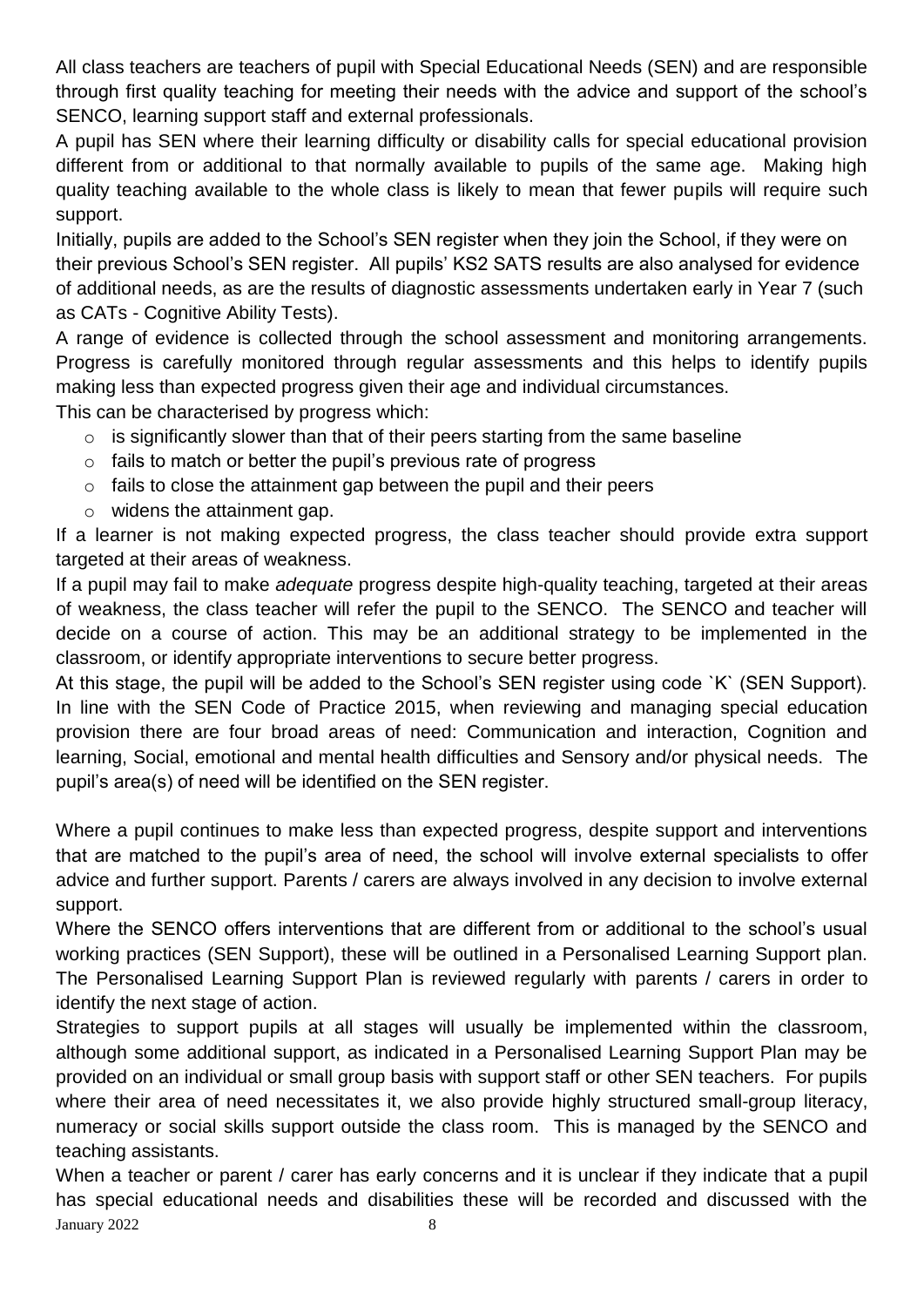SENCO. This will trigger a monitoring sheet to be given to all teachers of the pupil to gather information. The class teacher will take every account of the needs of `monitoring` pupils in the planned and differentiated curriculum. In many cases the specific focus on differentiation will be adequate to meet the learning needs of the pupil and they would not need to progress to SEN Support. A pupil does not have to be recorded as `monitoring` before being placed at SEN Support.

If the Pupil continues to demonstrate significant cause for concern, a request for an Education, Health and Care needs assessment may be made to the Local Authority (LA). This request may be made by the school in consultation with the parents / carers, or directly by the parents / carers. In either case a range of written evidence about the pupil will support the request.

Following an Education, Health Care needs assessment an Education, Health Care Plan may be issued. Parents / carers and the pupil will be consulted throughout the process of assessment and production of an EHC plan. The needs of the individual pupil, sits at the heart of the assessment and planning process.

# **3. Annual reviews of Education and Health Care Plans / Statements of SEN**

Formal reviews of the EHC plan must take place at least annually. The following people will be invited to attend the review:

- o SENCO
- $\circ$  the pupil's parents / carers
- $\circ$  the pupil
- o the Local Authority
- $\circ$  a representative from the Local Authorities transitions team (for pupils in Years 9, 10 11 & N6)
- $\circ$  the pupil's keyworker
- o outside agencies and professionals involved

The review will consider whether any amendments need to be made to the description of the pupil's needs or to the special educational provision specified in the EHC plan / statement. The annual review should focus on what the pupil has achieved as well as on any difficulties that need to be resolved.

For pupils in Year 9 onwards, the review will include preparation for adulthood, including independent living and employment.

At the review in Year 11, the aim should be to give clear recommendations as to the type of provision the pupil will require Post-16. The School, in conjunction with the transitions team, will arrange for the pupil to attend assessment / taster events at a local College, and for the relevant documentation to be completed where necessary.

# **4. Register of Special Educational Needs and Disabilities.**

The keeping of a register is no longer a requirement in the new Code of Practice. However, the school sees this as good practice and will continue to maintain one. The SENCO will keep a record of those pupils throughout the school who are receiving support through monitoring / in class differentiation and support, SEN Support, as well as those with an EHC plan / Statement of SEN.

The central record will contain details of each pupil's special educational needs as well as suggested strategies and advice for teachers to incorporate into their teaching and planning.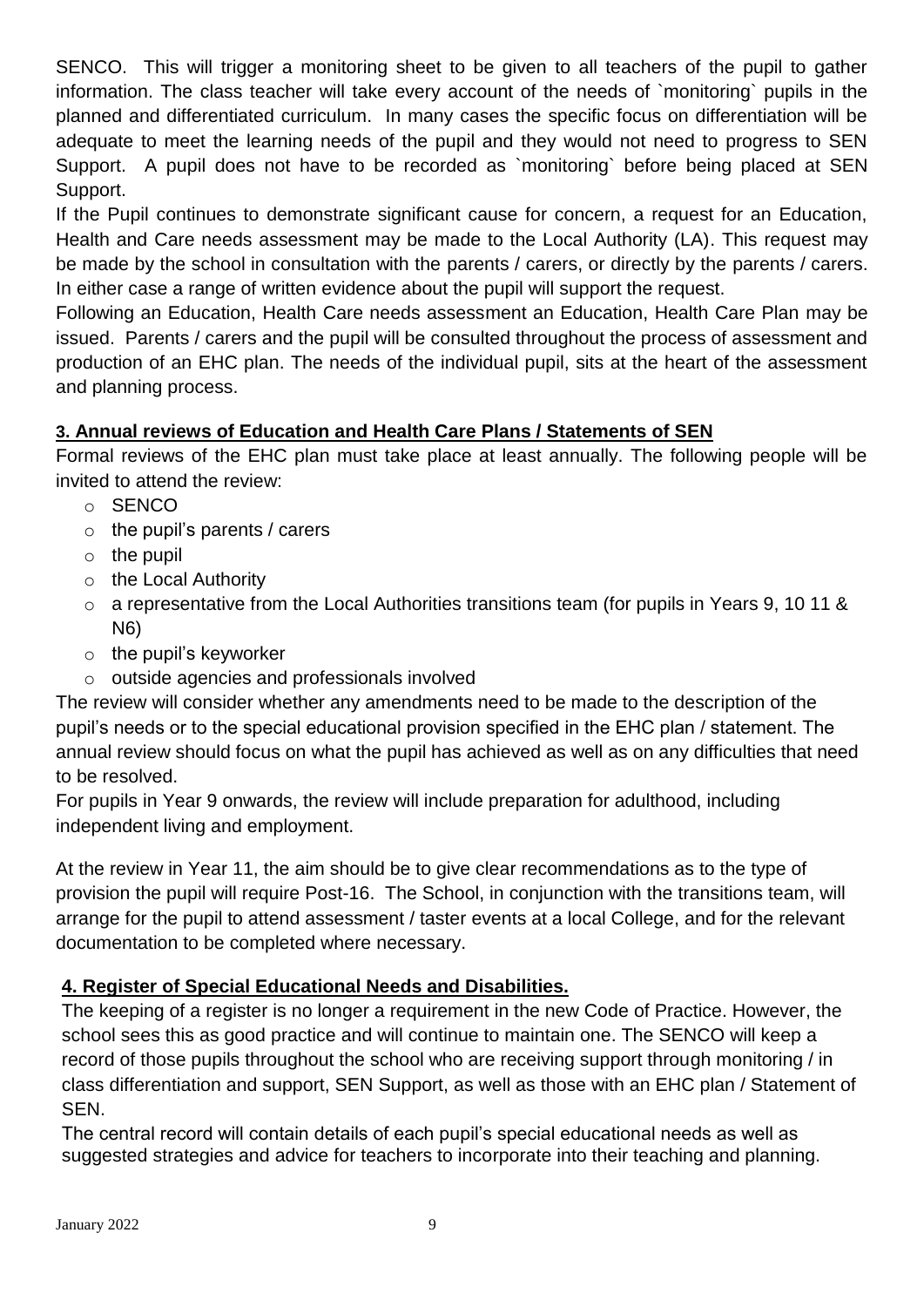# **5. Special facilities and access**

The school is committed to ensuring full access to all areas of the curriculum for all its pupils. The school aims to provide positive, caring support to all degrees of need across race/gender/class/physical and learning disabilities, according to its Equal Opportunities Policy. The school building is on several levels and floors – but all new builds will be DDA compliant. The school has disabled toilet facilities.

# **6. The provision of information, advice and guidance for parents / carers**

The SENCO will publish a SEN Information Report (School Local Offer) – see Appendix 1. The information published will be updated annually and any changes to the information occurring during the year will be updated as soon as possible. The information required is set out in the Special Educational Needs and Disability Regulations 2014 and **must** include information about:

- o The kinds of SEN that are provided for
- o policies for identifying pupils with SEN and assessing their needs, including the name and contact details of the SENCO
- o arrangements for consulting parents / carers of pupils with SEN and involving them in their pupil's education
- o arrangements for consulting young people with SEN and involving them in their education
- o arrangements for assessing and reviewing pupils and young people's progress towards outcomes. This should include the opportunities available to work with parents / carers and young people as part of this assessment and review
- o arrangements for supporting pupils in moving between phases of education and in preparing for adulthood. As young people prepare for adulthood outcomes should reflect their ambitions, which could include higher education, employment, independent living and participation in society
- $\circ$  the approach to teaching pupils with SEN
- o how adaptations are made to the curriculum and the learning environment of pupils with SEN
- o the expertise and training of staff to support pupils with SEN, including how specialist expertise will be secured
- o evaluating the effectiveness of the provision made for pupils with SEN
- $\circ$  how pupils with SEN are enabled to engage in activities available with pupils in the school who do not have SEN
- o support for improving emotional and social development. This should include extra pastoral support arrangements for listening to the views of pupils with SEN and measures to prevent bullying
- o how the school involves other bodies, including health and social care bodies, local authority support services and voluntary sector organisations, in meeting pupils SEN and supporting their families
- o arrangements for handling complaints from parents / carers of pupils with SEN about the provision made at the school

# **7. Work with external support agencies**

External support services play an important part in helping the school identify, assess and make provision for pupils with special education needs and disabilities:

o The school receives regular visits from the nominated Education Welfare Officer, Special Educational Needs Advisor and Educational Psychologist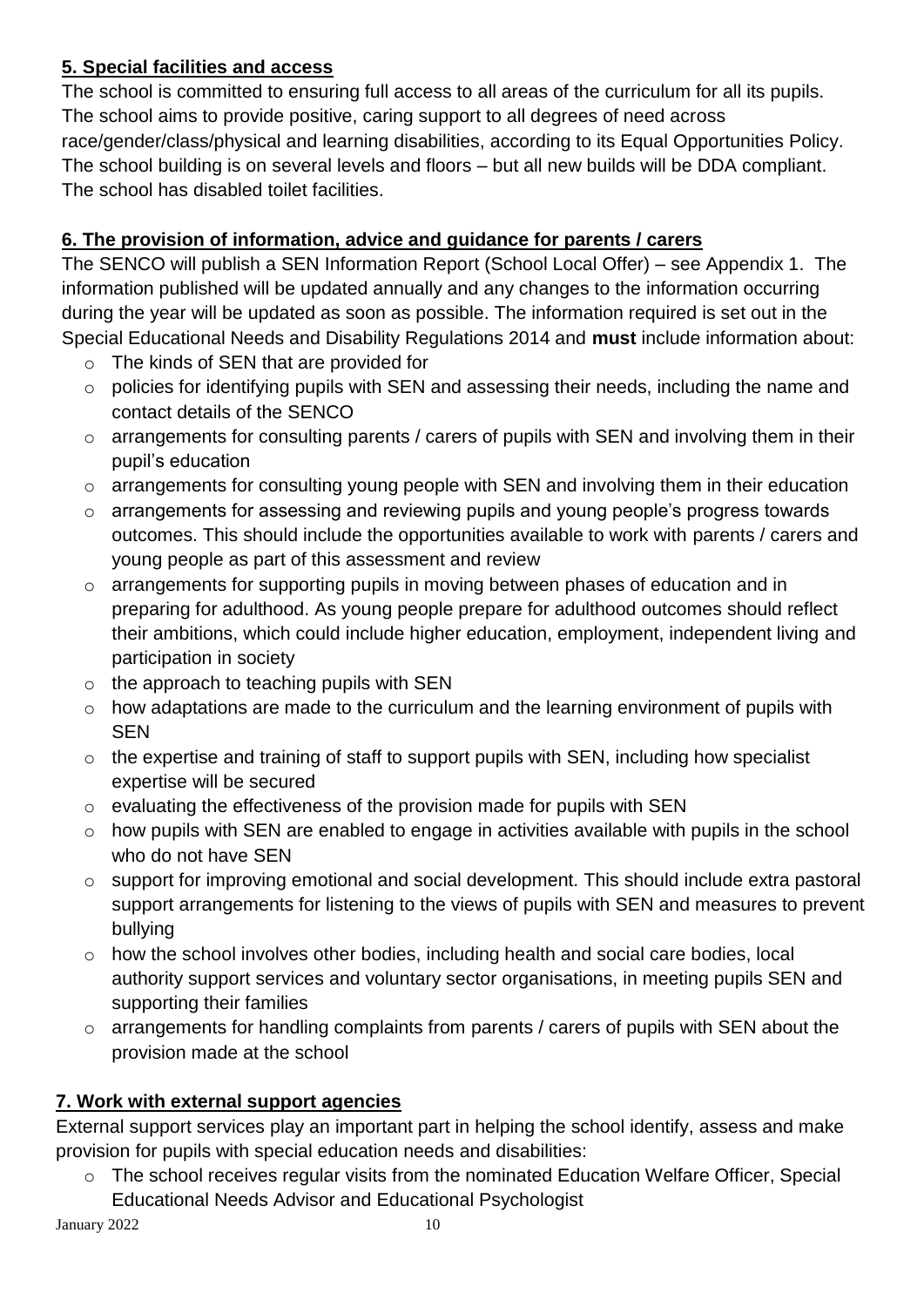- o The school seeks advice and input from the Occupational Therapist as needed
- o In addition, the school may seek advice from specialist advisory teaching services for pupils with sensory impairment or physical difficulties.
- o The speech and language therapist contribute to the reviews of pupils with significant speech and language difficulties
- o Any medical concerns can be referred to the Edwin Lobo Centre or the school nurse.
- o The school will seek advice from a range of other specialist agencies as needed Parents / carers are consulted before referrals are made.

## **8. Liaison with our partner Primary Schools**

We have established links with our 5 main Primary Feeder Schools. For all Year 6 pupils' arrangements are made towards the end of each academic year for the Head of Year 7 and the SENCO to visit each Primary School and the pupil with Special Educational Needs. The class teacher, the SENCO and the Head of Year 7 hold a meeting to transfer information about pupils with Special Educational Needs and Disabilities in order to support their transition

#### **9. Provision of suitable resources**

The most valuable resource is the SEND Department staff allowing SEND pupils to access small group work or individual attention. Teaching Assistants work both in the classroom under the direction of the class teacher and in dedicated discrete groups under the direction of the SENCO. The school has purchased a variety of support materials in addition to specialist resources lent by outside agencies. All classrooms have access to equipment useful for SEND which is kept in a central resource area.

## **10. Striving for the best possible outcomes for all pupils**

We set challenging achievement and learning targets for all pupils including those with Special Educational Needs and Disabilities. Pupils with Special Educational Needs and Disabilities may progress at a different rate and their progress is scrutinised and monitored using school systems and intervention group records to ensure and support appropriate progress.

#### **11. Personalised Learning Support Plans (PLSPs)**

For pupils on the SEN register, Teaching Assistants / Key Workers / Mentors will develop a personalised learning support plan in conjunction with the pupil and their parents / carers. The PLSP includes information about:

- $\circ$  the pupil's special educational needs
- $\circ$  how this impact on their learning
- $\circ$  how the teacher can best support them in lessons
- o the teaching strategies to be used
- o the short-term targets set for the pupil
- $\circ$  the provisions to be put in place
- o Exam access arrangements (where relevant)

PLSPs are seen as part of the school's overall system of record-keeping. Monitoring the effectiveness of PLSPs is part of the school's overall planning and target setting processes. PLSPs are continually kept 'under review,' and the success of all PLSPs is evaluated at least twice a year, with both pupils and their parents / carers. Copies of each Pupil's PLSP targets are available on Provision Maps.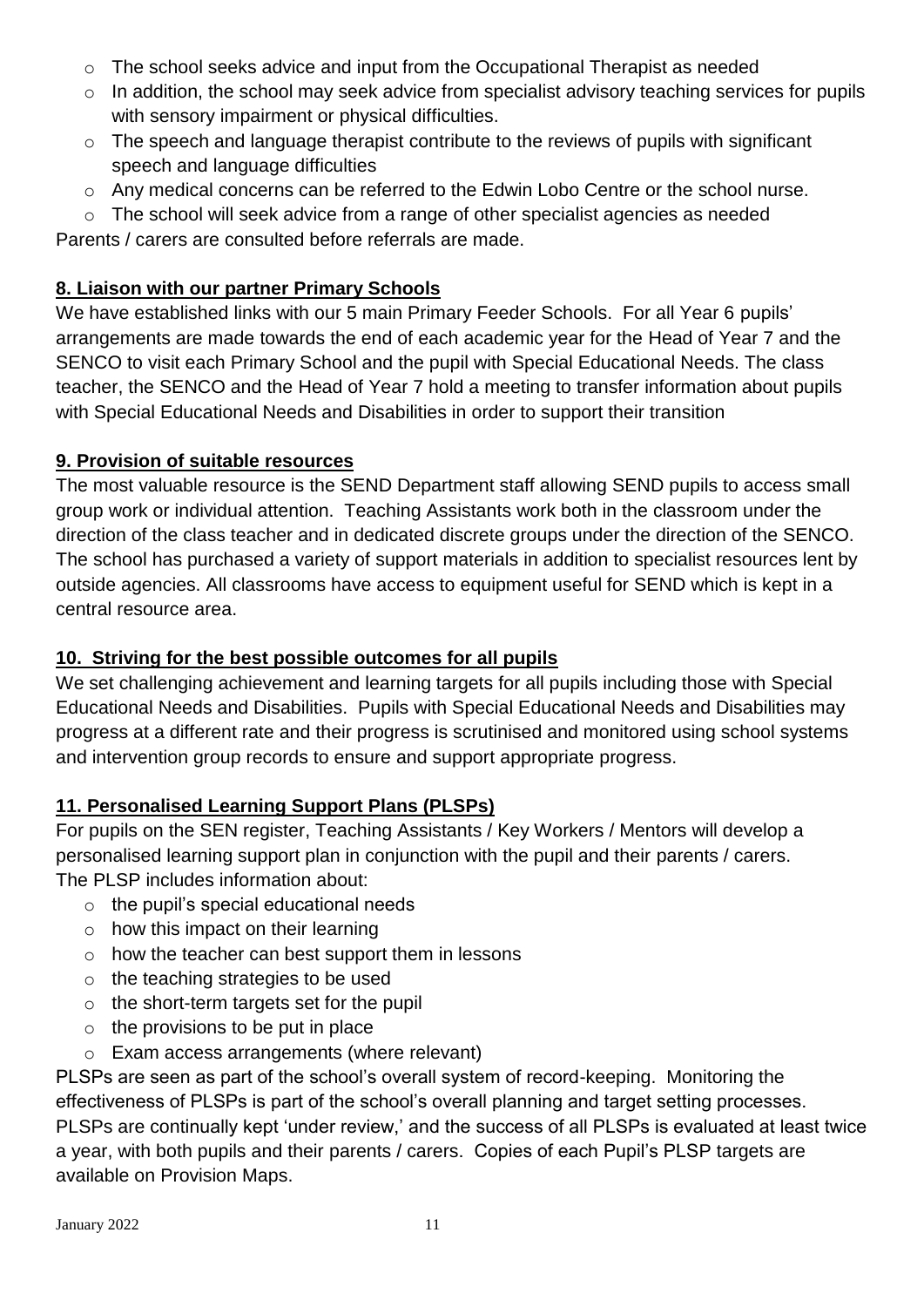# **12. Training for staff**

The school is committed to providing training according to need for all teachers, Teaching Assistants (TAs) and Higher-Level Teaching Assistants (HLTAs). Training related to special needs is given to teaching staff within the school's planned inset programme, staff meetings, internal staff training and through external courses as necessary.

All teachers and support staff undertake induction on taking up a post, and this includes a meeting with the SENCO to explain the systems and structures in place around the school's SEN provision and practice.

The SENCO regularly attends courses, training and updates organised by the LA and other providers. Teaching assistants and HLTAs are made familiar with intervention programmes as used in school with external training and courses available as needs are identified.The Governors will give high priority to training on special educational needs responsibilities and provision when drawing up their own plans for Governor training.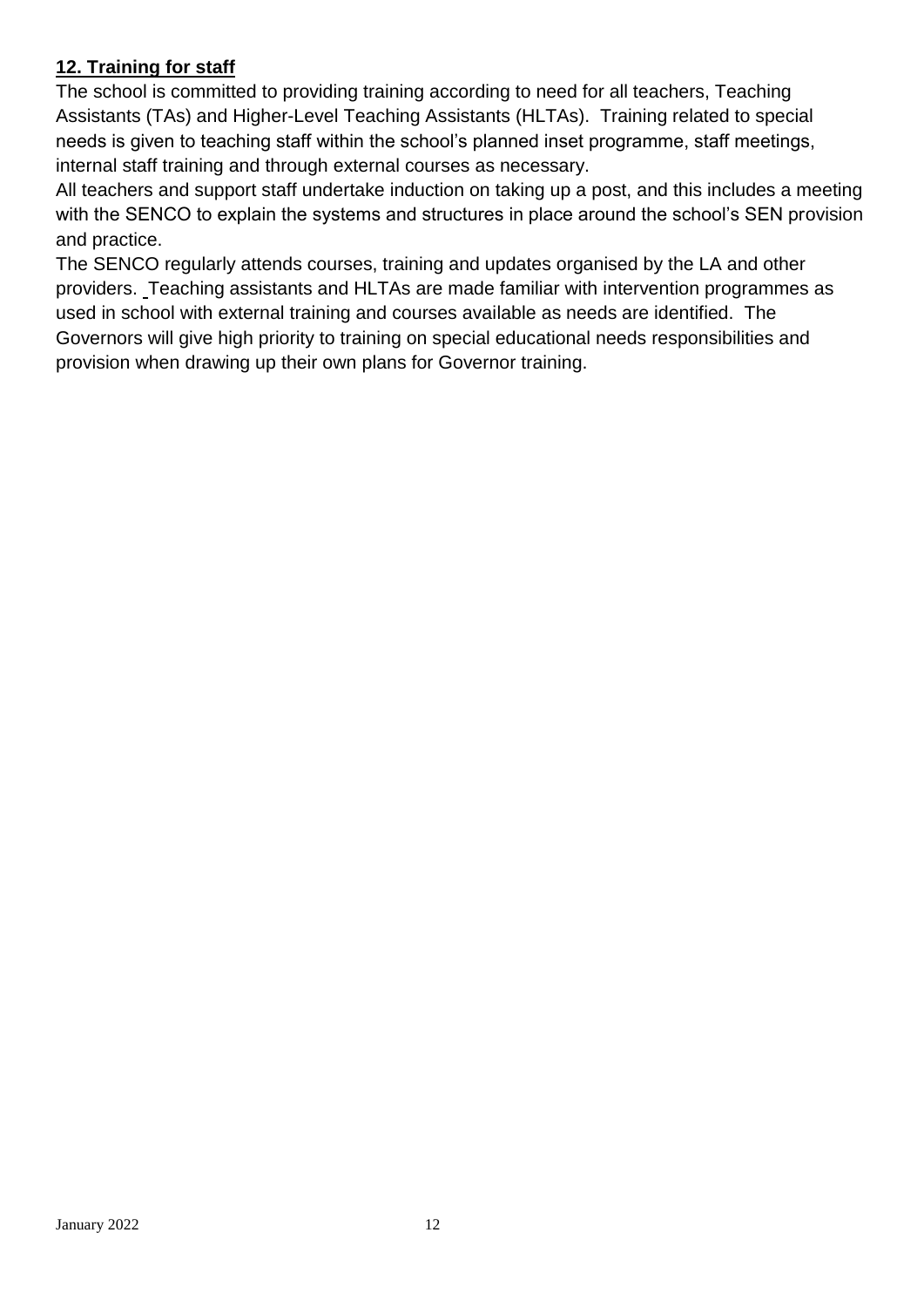







# SEN Information Report (School Local Offer) 1st January 2022

The Government has published a range of provisions to improve the quality and scope of support available to children and young people with Special Educational Needs and Disabilities (SEND), and their families (Children and Families Act 2014).

Included in these provisions is:

A requirement for local authorities to publish a "Local Offer" of services to disabled children and young people and those with special educational needs and disabilities (SEND).

A requirement for individual schools to publish a SEN Information Report to outline provision for children and young people with disabilities and special educational needs.

At Cardinal Newman Catholic School, we believe in ambition, achievement and progress for all children.

We aim to meet the needs of individual children through highly effective teaching and learning. There is an emphasis on early identification of needs through supportive and preventative strategies which reduce barriers to learning.

We work in a flexible way to develop effective partnerships with children and their parents/carers, the SENCO, specialist teaching staff both within the school and external professionals such as Educational Psychologists, occupational therapists and the Child and Adolescent Mental Health Services (CAMHS) to ensure that the school can meet a broad range of special educational needs.

We undertake a rigorous system of monitoring children's progress, supporting academic achievement and personal achievement by removing barriers to learning and use a wide range of strategies to foster a culture of lifelong learning and independent living skills for all children.

#### **1. How does the school identify and organise support for children with special educational needs?**

The school is committed to early identification of special educational need and adopts a graduated response to meeting special educational need in line with the Code of Practice January 2015. We recognise that children with Special Educational Needs or Disabilities may be identified by parents, teachers, support staff, outside agencies or any person involved with the child. Please refer to the School's SEN Policy for more specific information. This is available on the School's website.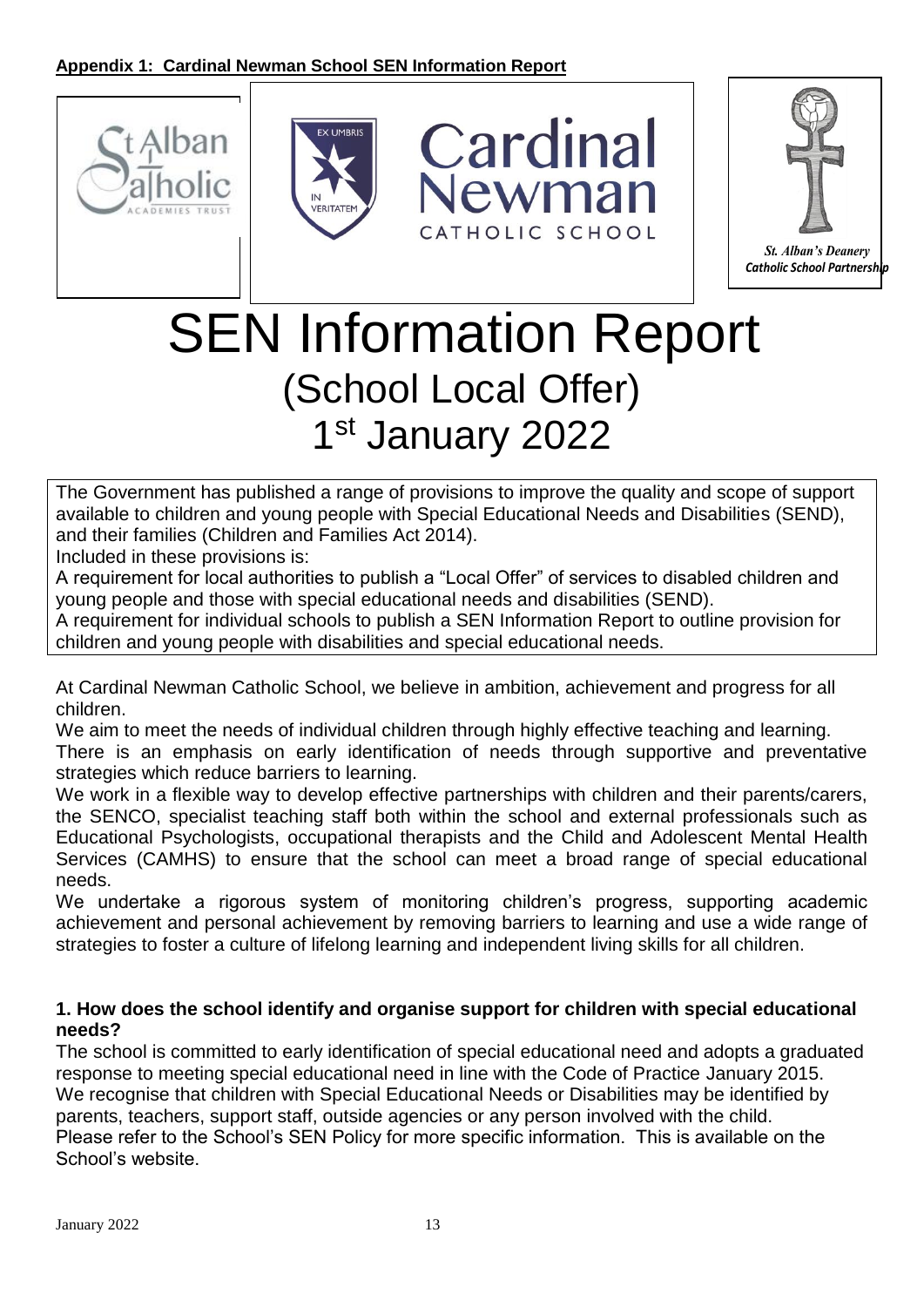#### **2. Who are the key people in the school available to discuss parental/carers concerns about their child's difficulties?**

Parents / carers who are concerned about the well-being or progress of their child should contact the child's form tutor in the first instance, who will liaise with the appropriate staff within the School. Subject specific enquiries should be addressed to the child's subject teacher. If the subject teacher feels that a child has a specific difficulty and requires additional support they will liaise with the SENCO.

General information on the School's policies and procedures, and communications with parents can be found on the School's website.

Parents/Carers can contact the school via telephone/ letter/email, and can make an appointment to see relevant staff.

Scheduled meetings with parents across the academic year include:

- Subject Evenings
- Key Stage Induction Evenings
- Transition meetings where appropriate
- Annual Review meetings
- Mentoring meetings

#### **3. How will parents/carers be informed about a child/young person's progress within the school and how will his/her progress be measured?**

At Cardinal Newman Catholic School, we assess each pupil's current skills and levels of attainment on entry, and through regular assessments of progress.

Each pupil's progress is measured and monitored through comparing assessments in each subject against targets set on entry to the School and at the beginning of each academic year. In addition, pupils with an identified Special Educational Need and / or a Disability may have Personalised Learning Targets and will have their provision mapped across the curriculum, which outlines the support that has been put in place in order to support the pupil in making good progress and securing good outcomes.

Parents will be informed about progress through:

- End of Year reports
- Assessment data
- Telephone calls / emails / parental meetings in School
- Mentoring sessions

#### **4. What support will parents/carers receive if their child/young person has been identified as having special educational needs?**

Partnership with parents / carers plays a key role in enabling children with SEND to achieve their potential. The School recognises that parents / carers hold key information and have knowledge and experience to contribute to a shared view of the child's needs and the best ways of supporting them.

All parents / carers of children with special educational needs will be able to access support through:

- Initial meetings with relevant staff and regular opportunities to discuss progress, concerns and developments
- Involvement in setting targets and agreeing outcomes
- Liaison with professionals
- Support from family worker / Inclusion Team
- Parents / carers may be signposted to relevant external agencies and support groups such as The Parent Partnership.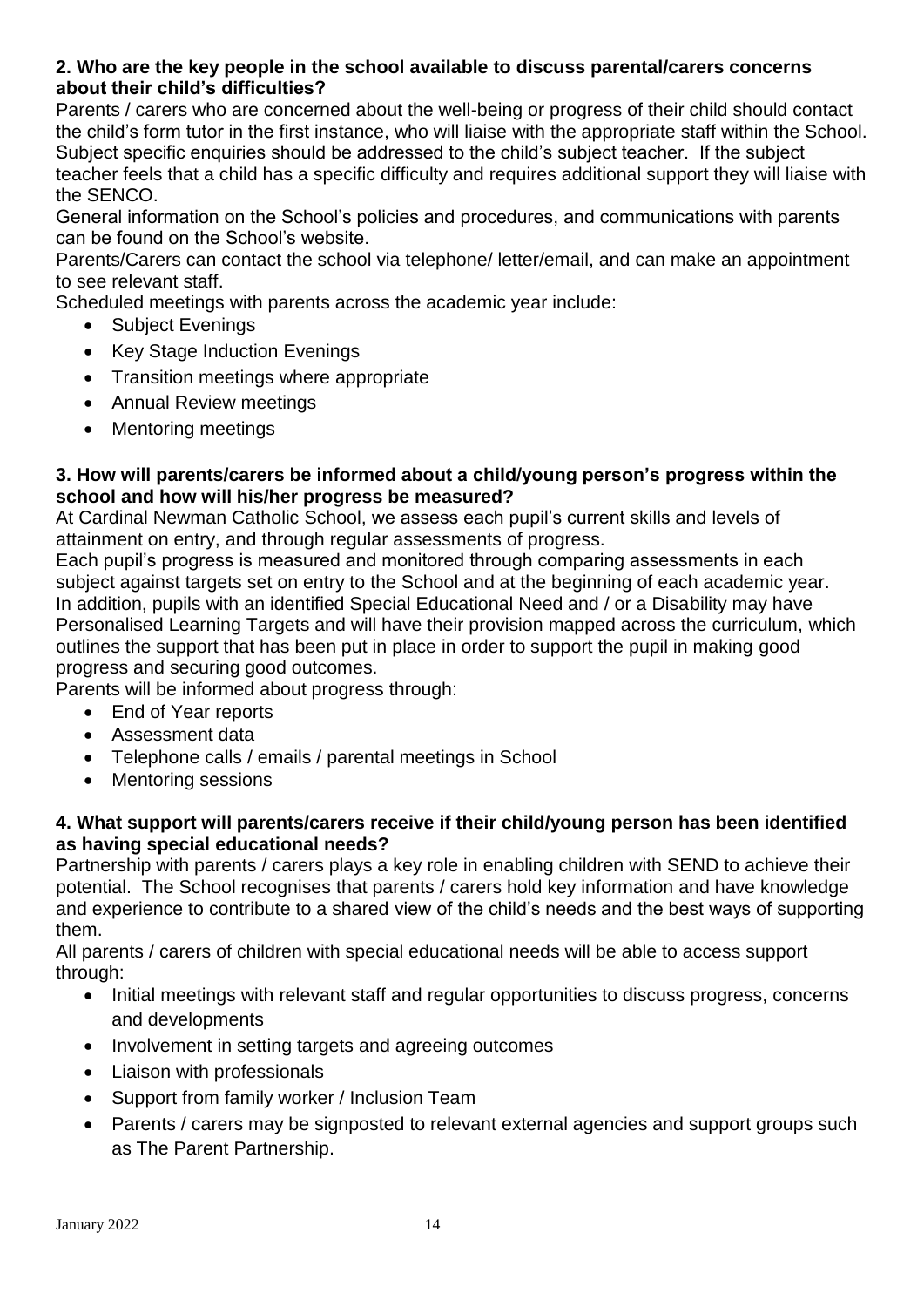#### **5. What support is offered to ensure the wellbeing of children/young people with special educational needs and disabilities?**

In line with our Christian ethos, we are an inclusive school and strive to ensure the wellbeing of all our children/young people regardless of their needs. We believe that all children/young people have the right to an education that develops their God-given potential. Wellbeing is supported through the following:

- Each teacher has a knowledge and understanding of children/young people in their care
- Pupil's medical needs are addressed in accordance with the Statutory Guidance on supporting pupils in Schools with medical conditions, and medicines are administered in line with the School's Administration of Medicine Policy
- Some children may have an Education, Health and Care Plan.
- The Pastoral Care Team, Inclusion Department and / or Family Worker provide support for children/young people and their families
- Signposting to external agencies to support the wellbeing of the child
- In-school interventions, which may include
	- ➢ Self-esteem groups
	- ➢ Social skills groups
	- ➢ Attendance groups
	- ➢ Lunch time support
	- ➢ Behaviour support strategies
	- $\triangleright$  Literacy and numeracy groups
	- $\triangleright$  Touch typing

#### **6. How will teaching be adapted to support the child/young person with special educational needs?**

All teachers are teachers of pupils with special educational needs. Special Educational Provision is underpinned by high quality teaching that is differentiated and personalised to meet individual needs.

Differentiation may take the form of adapted resources, differentiated tasks and / or a modified curriculum.

The school SENCO and external agencies may provide advice and resources to support teachers in delivering high quality teaching that is differentiated and personalised to meet individual needs.

# **7. What different types of support can the child/young person receive in school?**

All teachers have appropriate qualifications and are appropriately trained to have knowledge of teaching pupils with special educational needs. Special Educational Provision is underpinned by quality first teaching that is adapted to meet the needs of each individual pupils.

All teachers and support staff receive regular and appropriate training to ensure they are kept up to date with, and informed of new developments and research. Individual staff may receive specific training to meet the needs of a particular child or group of children.

Support for children may vary according to their individual learning or medical needs, and could include:

- Participation in intervention groups such as paired reading, literacy, numeracy, touch typing, memory, self-esteem and social skills
- Timetables may be adapted to meet individual needs (for example by reducing the number of subjects studied or options chosen at GCSE / A Level or changes of classrooms).
- In-class support
- 1:1 or small group work to address the targets in a child's Personalised Learning Support Plan
- Provision of specialised IT Support

January 2022 15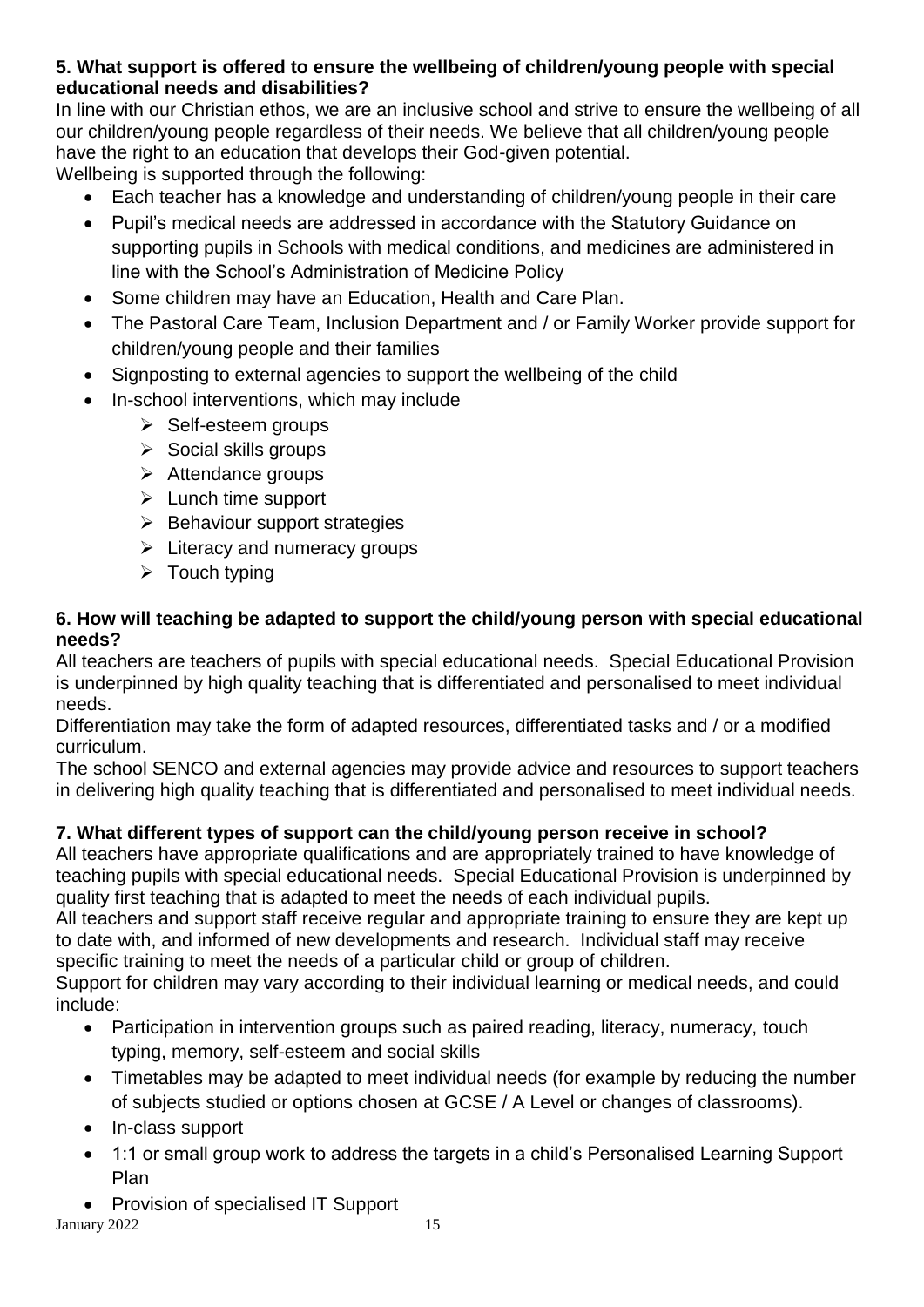#### **8. How will the school support your child/young person in unstructured times such as lunchtimes and playtimes and enable her/him to have access to after school clubs, school trips and journeys?**

Additional support is available to enable all children to access and enjoy unstructured times, such as lunchtimes and break time. Teaching Assistant support is also available before and after school by negotiation with the SENCO.

Specific arrangements may be made for particular children to meet their individual needs during unstructured times in the School day (for example by leaving late / arriving early to lessons and using the Learning Support Base during break and lunchtimes).

Some extra-curricular activities are particularly targeted at students with SEND.

At Cardinal Newman School the Learning Support Base is open from 8am to 4pm every day for students who require additional support, as well as a classroom-based games room.

Risk assessments for individual pupils and for particular activities are completed in conjunction with the SENCO where relevant and necessary. Support is provided on school trips and visits as required.

Parents are consulted and are involved in the planning of all school trips and educational visits. The School complies with the Disability Discrimination Act (2010) in making reasonable adiustments for students with SEND.

#### **9. How does the School involve children/young people in decisions that affect them?**

At Cardinal Newman Catholic School, we believe that each student is created in the image of God and is unique. All students have specific educational needs and are entitled to the best possible teaching support. Every student with SEN and disabilities in this inclusive school is entitled to fulfill his/her optimum potential.

We aim to ensure that all learners express their views and are fully involved in decisions which affect their education as much as possible and as far as they are able.

This is achieved through the School Council, Student Chaplaincy Team, meetings with the pupil, subject teacher and parents on Subject Evenings, key worker meetings and participation in Annual Review meetings.

A family worker is available to work with families and individual pupils to ensure that they fully understand and are supported in making decisions that affect their child's education.

#### **10. How are the school's resources allocated to support children/young people with SEND?**

The School allocates its' resources in accordance with the Local Authority Budget and individual pupil's Statement of Special Education Needs or Education and Health Care Plan. A proportion of the School's delegated budget is available to pupils with identified Special Educational Needs and / or Disabilities. This budget is allocated to staffing, physical and educational resources, and staff training.

SEND support across the School is mapped, reviewed and evaluated on an ongoing basis by the SENCO and is allocated according to individual needs and advice from external professionals. The SENCO provides a written report evaluating the effectiveness of the SEN provision to the Governing Body at least annually and meets with the SEN Link Governor on a regular basis.

#### **11. What services external to the school can provide support to children with SEN?**

As a School we draw upon the expertise of a wide range of external professionals to support students with SEND. They are used in School to provide observations, reports, advice for teachers and parents, and to attend professionals' meetings. The external agencies include:

- Local Authority Special Educational Needs Service (SENS)
- Educational Psychology Service (EPS)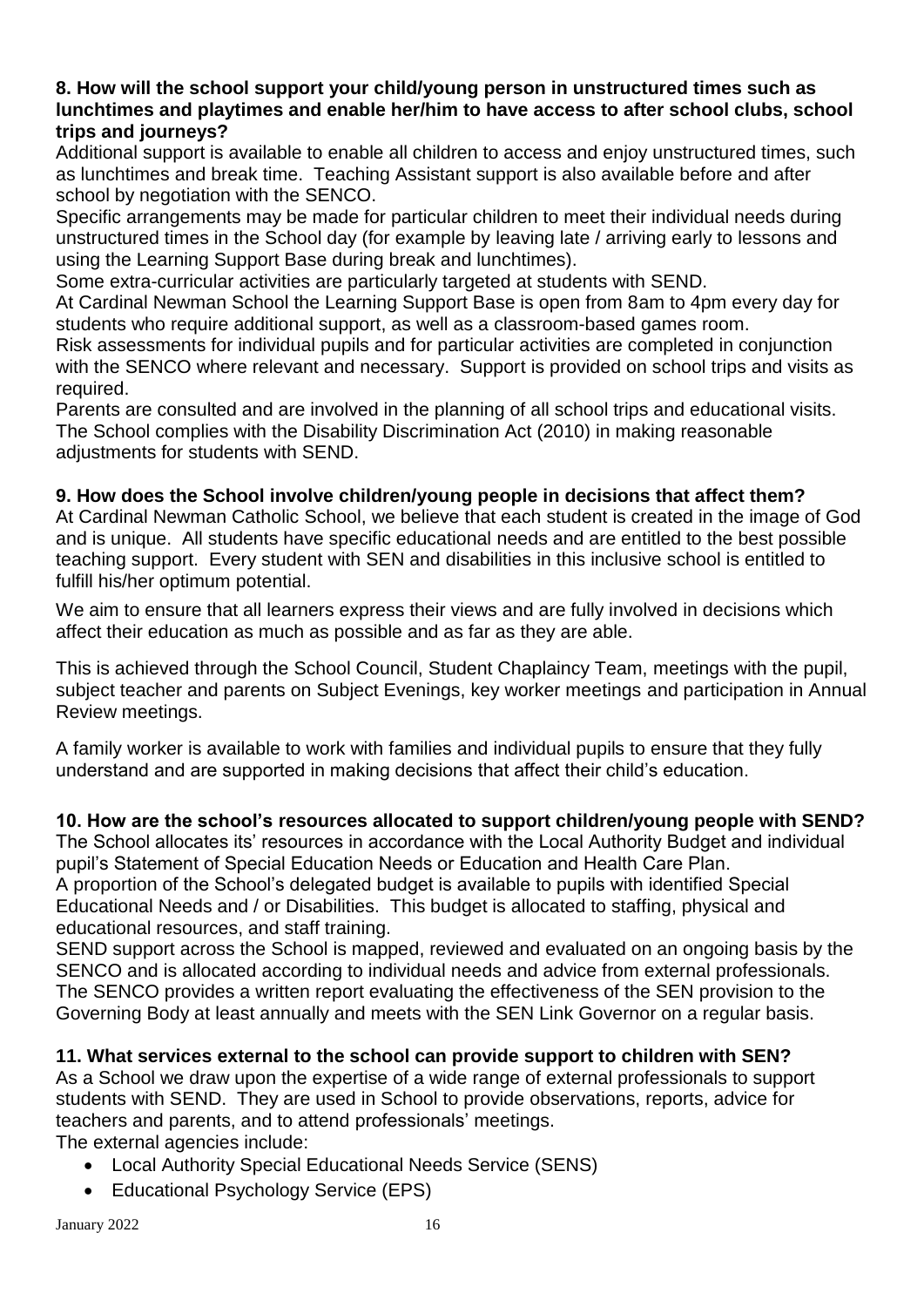- Autism Team
- Child and Adolescent Mental Health Service (CAMH)
- Speech and Language Therapy Service (SALT)
- Occupational Therapy (OT)
- The Hearing-Impaired Team (HI)
- The Visually Impaired Team (VI)
- The Edwin Lobo Child Development Centre (ELC)
- Outreach Team from Lady Zia Wernher
- Alternative Learner Progression Service (ALPS)
- School and Community Nursing Service
- Social Services
- Avenue Centre for Education (ACE)
- Greenhouse Mentoring
- The Virtual School for Looked After Children (LAC)
- Young carers

The school will seek advice from a range of other specialist agencies as needed. Parents are consulted before referrals are made.

#### **12.****How are staff in the school supported to work with children/young people with special educational needs and what training do they have?**

Teachers will encounter a wide range of pupils with special educational needs, some of whom will have disabilities. In many cases, the action necessary to respond to an individual's requirements for curriculum access will be met through greater differentiation of tasks and materials, consistent with school-based intervention as set out in the SEN Code of Practice.

All teachers are teachers of pupils with special educational needs. Special Educational Provision is underpinned by high quality teaching that is differentiated and personalised to meet individual needs.

All teachers receive regular and appropriate training in order for them to deliver high quality teaching that is differentiated and personalised to meet individual needs. This training will be a mixture of "in house" and externally sourced specialist Continual Professional Development. As a School we draw upon the expertise of a wide range of external professionals to support students with SEND. They are used in School to provide observations, reports, advice for teachers and parents, and to attend professionals' meetings. We have close links with the Local Authority's SEN team.

Please refer to the School's SEN policy which is updated every 2 years and published on the School's website.

#### **13. How will the school support the child/young person in moving on to another school or college or to the next key stage in their education or life?**

We work very closely with our primary feeder schools as part of the Deanery Partnership, especially at times of transition. The School employs a transition mentor who works with all of the feeder Primary Schools from year 5 onwards.

We have an effective transition programme and established links with our primary feeder schools, which includes:

- Professionals meetings to discuss individual pupil's needs
- Additional advice and support sought from external professionals
- Transfer and exchange of information, which includes assessment data
- Home visits to meet with parents of pupils with particular needs
- Additional visits to the School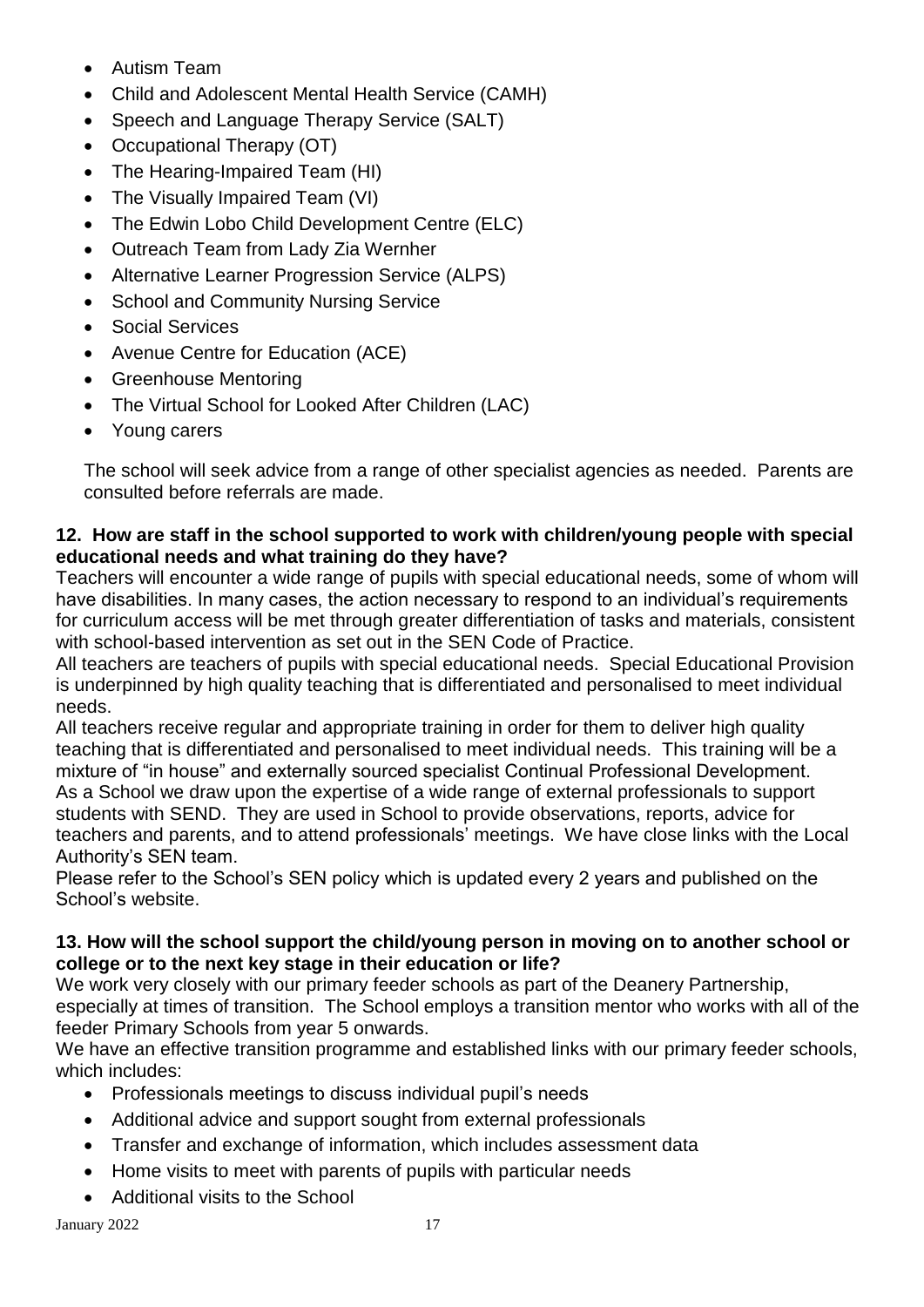Post 16, the School liaises closely with the Local Authority Transition Team to provide:

- Support with applications
- Support with attendance at College and Higher Education Open Days
- Support in applying for apprenticeships

#### **14. How accessible is the school environment?**

Cardinal Newman is not fully wheelchair accessible, however, adaptations and reasonable adjustments are made as necessary, including:

- Adaptations to timetable
- Provision of equipment and aids
- Disabled toilet and changing facilities
- EAL coordinator support
- Translators (when required)

Please refer to the School's Disability, Access and Equality policy which is available on the School's Website.

#### **15. Who can parents/carers contact for further information at the school?**

Parents / carers who are concerned about the well-being or progress of their child should contact the child's form tutor in the first instance, who will liaise with the appropriate staff within the School to provide additional support / intervention.

Subject specific enquiries should be addressed to the child's subject teacher. If the subject teacher feels that a child has a specific difficulty and requires additional support they will liaise with the SENCO.

General information on the School's policies and procedures, and communications with parents can be found on the School's website.

If your child has additional needs and you are considering applying to the School, please contact the SENCO via the School office for an initial visit and details on how to apply. Applications for students with a Statement of Special Educational Needs or Education and Health Care plan should be made in conjunction with the Special Educational Needs Assessment Team (SENAT) at the Local Authority.

The Luton Borough Council website contains information on facilities and services for all students with Special Educational Needs and Disabilities across Luton, and contains a link to the Luton Local Offer. The website can be accessed by clicking on the following link:

# [Welcome to the Luton Local Offer](https://directory.luton.gov.uk/kb5/luton/directory/localoffer.page?localofferchannel=0) | Luton Directory

For families living in the Central Bedfordshire Area the link for the Local Offer is:

# [Special Educational Needs and Disability -](https://www.centralbedfordshire.gov.uk/localoffer) Local Offer | Central [Bedfordshire Council](https://www.centralbedfordshire.gov.uk/localoffer)

Angela Hutcheson **SENCO** January 2022